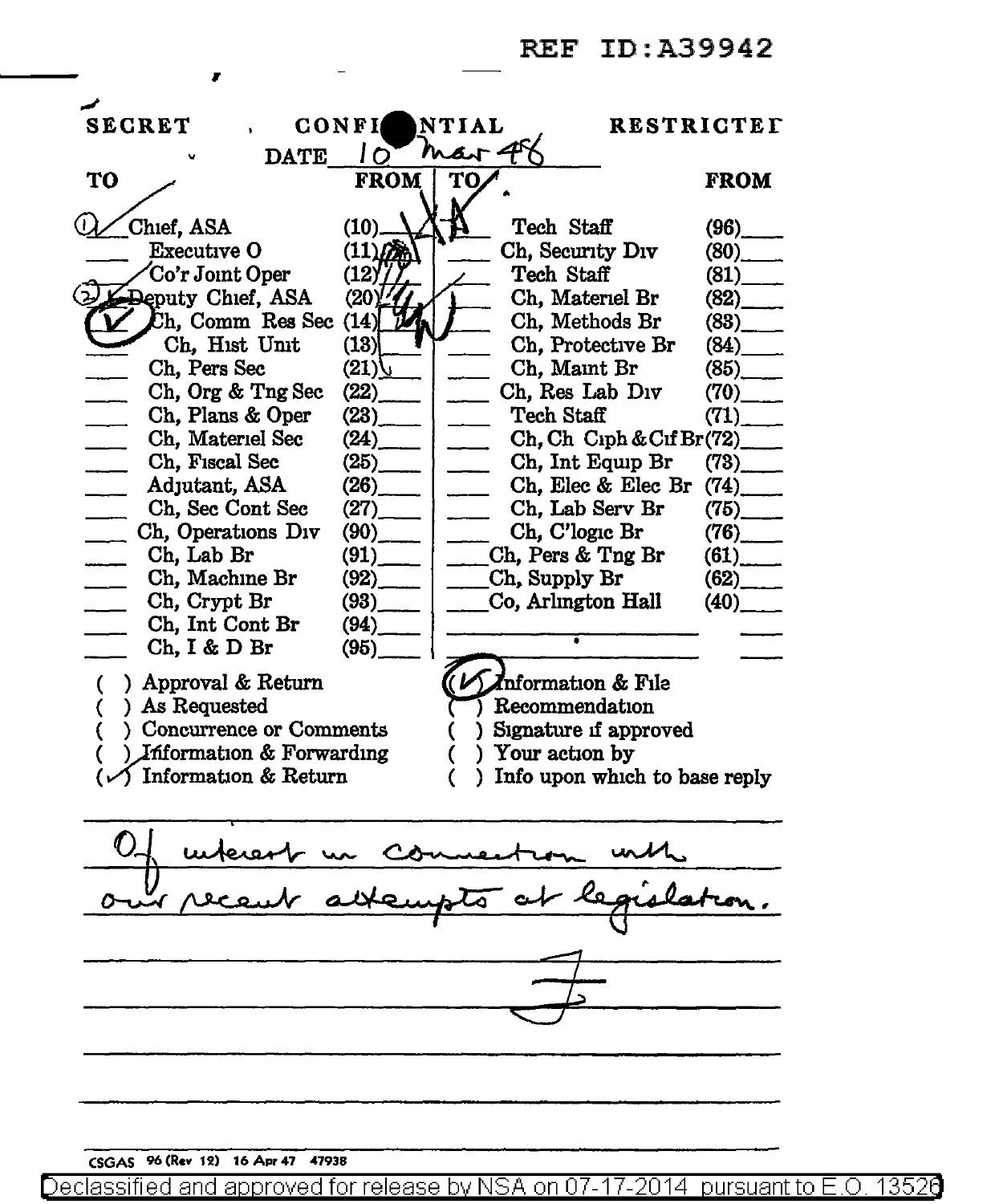REF ID:A39942

- - -- - - - -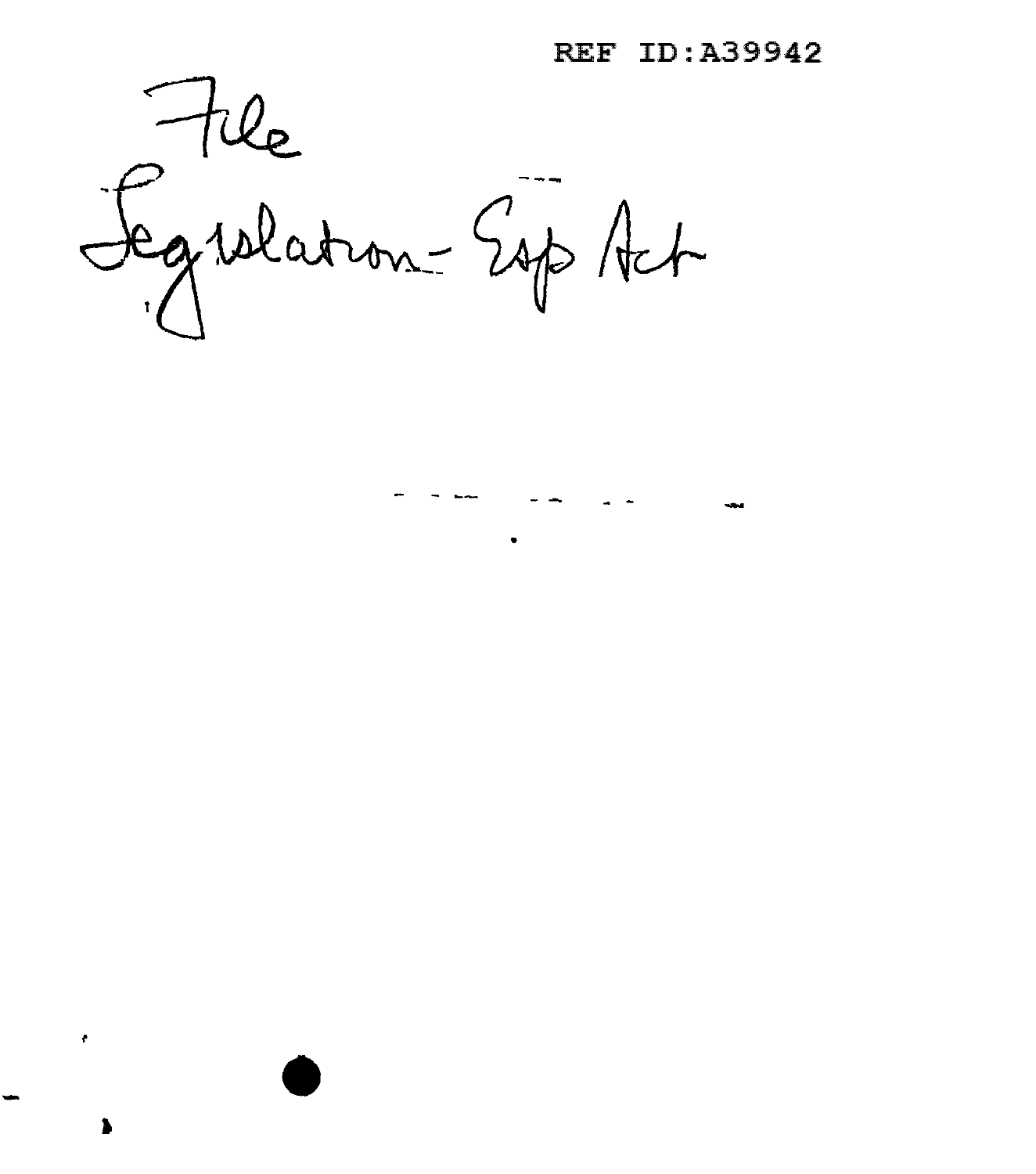Decree of 9 June 1947, taken from "VEDOMOSTI" 16 June 1947

Concerning Responsibility for Divulging State Secrets and for Loss of Documents, Safeguarding State Secrets

In the aim of establishing unified legislation and reenforcing responsibility for divulging information appearing to be state secrets, a list of which has been established by the Council of Ministers of the USSR in its decree of the 8th of June, this year-the Presidium of the Supreme Soviet decrees:

1. Divulging information containing state secrets, particularly in the case of individuals entrusted with this information, or who may have received this information by reason of their official position, insofar as these actions may not have been occasioned by treason to the fatherland or espionage--is punishable by imprisonment in a correctional labor camp for a term of eight to twelve years.

2. Divulging by an official of the military service (War Office) of information of a military character, composed of state secrets, insofar as these actions may not have been occasioned by treason to the fatherland or espionage--is punishable by imprisonment in a correctional labor camp for a term of ten to twenty years.

3. Divulging by a private person of information composed of state' secrets, insofar as these actions may not have been occasioned by treason to the fatherland or espionage is punishable by imprisonment in a correctional labor camp for a term of five to ten years.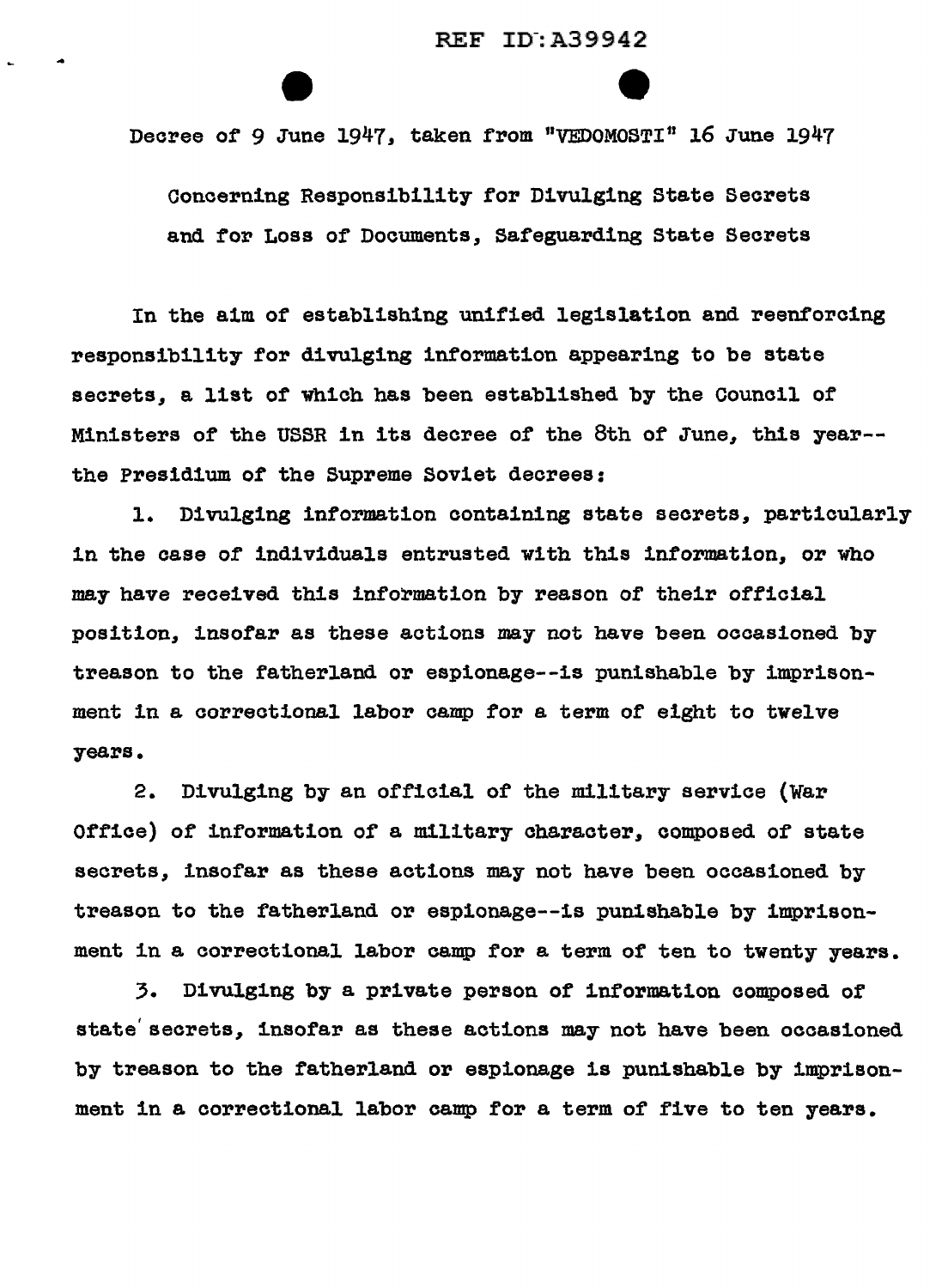REF ID:A39942 -

 $\mathbf{I}$ 

4. Loss by accountable parties of materials, documents and publications containing information composed of state secrets, if these actions by their own nature do not bring upon themselves, by law, more severe punishment--is punishable by imprisonment in a correctional labor camp for a term of four to six years. If these violations involve more serious consequences, it is punishable by imprisonment in a correctional labor camp for a term of six to ten years.

5. Loss by officials or the military service of documents, containing information composed of state secrets, if these actions by their nature do not bring on themselves, by law, more severe punishment--is punishable by imprisonment in a correctional labor camp for a term of five to eight years. If these violations involve more serious consequences, it is punishable by imprisonment in a correctional labor camp for a term of eight to twelve years.

<sup>~</sup>*<sup>&</sup>gt;*6. Disclosing or transmitting abroad of inventions, discoveries and technical improvements containing state secrets, produced within the borders of the USSR or produced abroad by citizens or the USSR, in the service of the state, if these violations may not have been occasioned by treason to the fatherland or espionage- is punishable by imprisonment in a correctional labor camp for a term of ten to fifteen years.

7. Military Tribunals ahall have jurisdiction over violations described in this decree.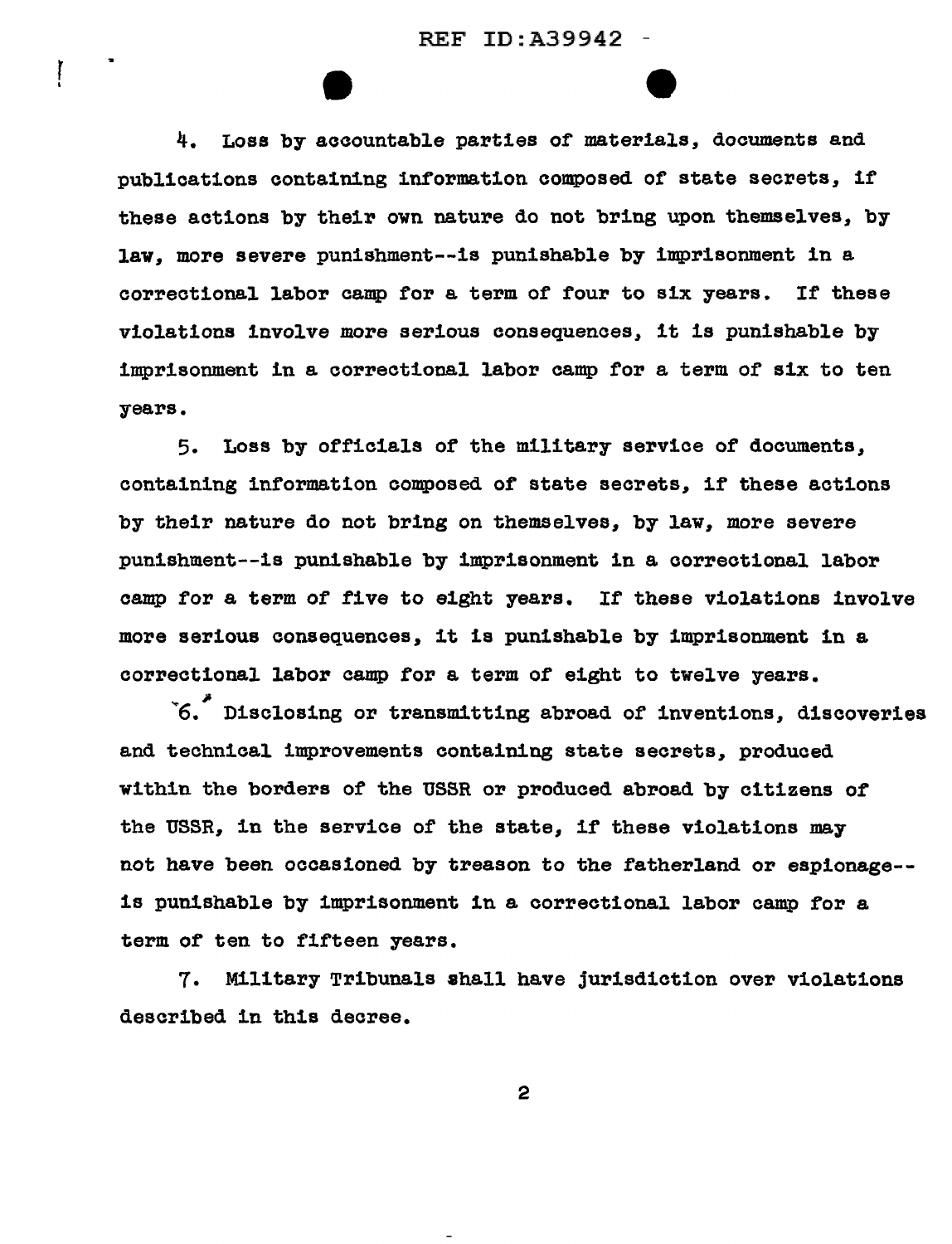$\frac{1}{2}$  =  $\frac{1}{2}$  =  $\frac{1}{2}$  =  $\frac{1}{2}$ 

8. In connection with the publication of the present decree, the following are superseded:

a. The decree of the Presidium of the Supreme Soviet of 15 November 1943; "Responsibility for Divulging State Secrets and for Loss of Documents containing State Secrets"

b. Point "a", Page 25, Statute on Military Crimes.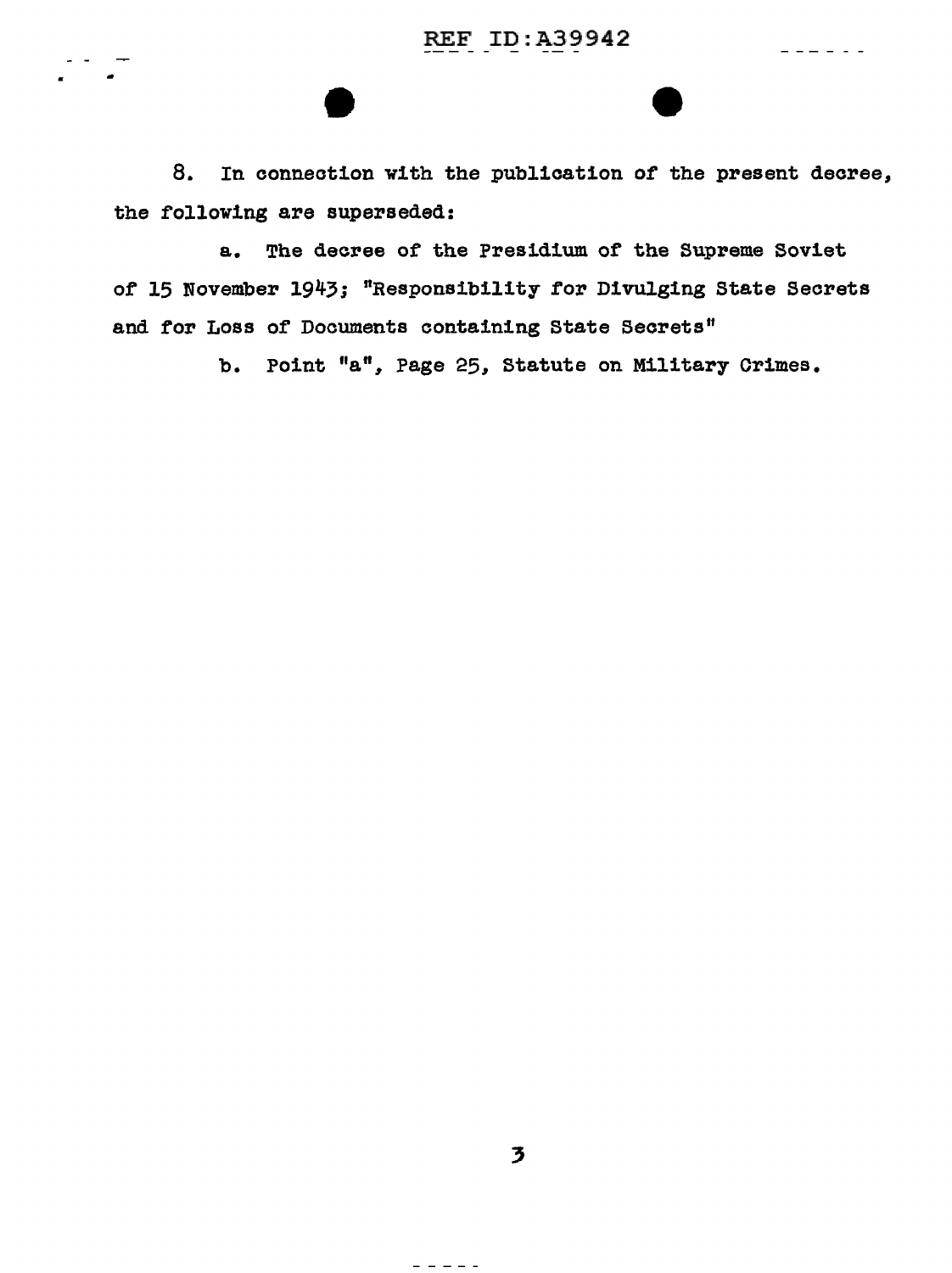**REF ID: A39942** 



### **DRAYS**

#### 4 Fab AR

Comments on "Special Report ESLG/rvp. dated 19 **TOETEDE** Jan. 1948" in re 8. 1019

Coordinator of Joint Operations. USCIB-USCICC The following comments apply to Enclosure (A) to

the subject report:

.. (1) Page 1, third paragraph, second sentence: Recommend insertion of the word "peacetime" in second line. immediately before the word "protection".

(2) Reasoni<sup>"</sup> In wartime, although it is still necessary to prove intent to injure the United States, the temper of the public, the very stringent penalties under Sec. 2 of the "Espionage Act" (up to death or thirty years imprisonment), and the normal caution exercised by all citizens in wartime are aufficient for the protection, during wartime, against leakage of vital information of the type contemplated under S. 1019. It is under peacetime conditions that 5. 1019 would be most desirable, for "intent to injure" would be much more difficult to prove and the temper of the public is quite different. However, from our point of view, leakage in peacetime Is just as disastrous as in vartime.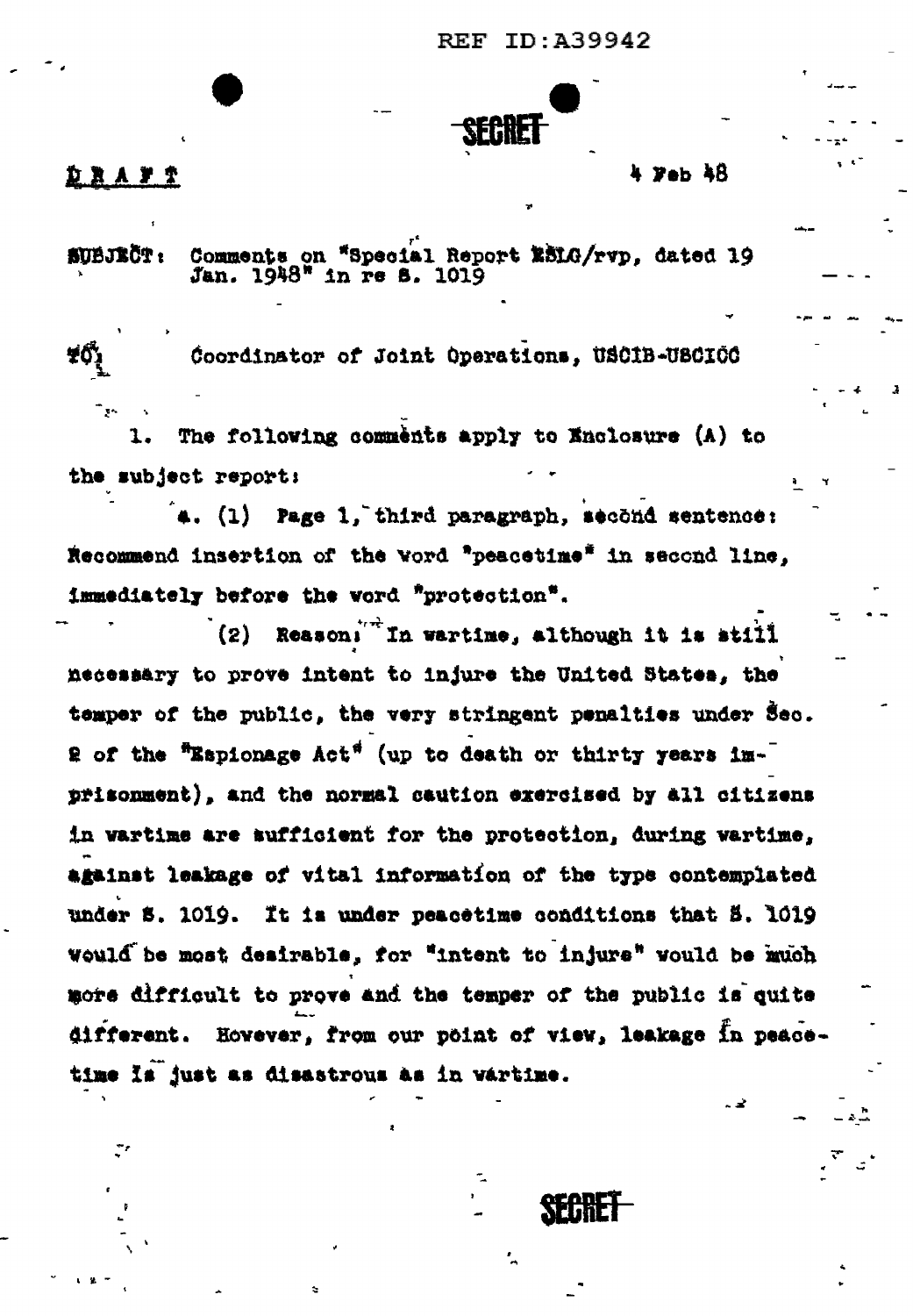Ē

 $\frac{1}{2}$ 

 $\equiv$ 

 $\equiv$ 

**SEBRET-**

b. (1) Page 1, third paragraph, last line: The statement is not completely acourate, and its inacouracy has far-reaching consequences on the subsequent reasoning.

(2) Reason: (a) The Act cited, that of 10 June 1933 (48 Stat. 122), is quite limited in its scope, It by no means, as claimed in the proposed statement, makes it a srime "to disclose details of any diplomatic code." Following is the complete wording of the Act:

That whoever, by virtue of his employment by the United States, shall obtain from another or shall have qustody of or access to, or shall have had custody of or access to, any official diplomatic code or any matter prepared in any such code, or which purports to have been prepared in any such code, and shall willfully, without authorization or competent authority, publish or furnish to another any such sode or matter, or any matter which was obtained while in the process of transmission between any foreign government and its diplomatic mission in the United States, shall be fined not more than \$10,000 or imprisoned not more than ten years, or both. Act June 10, 1933 (48 Stat. 122; 22 U. S. C. 135).

It is obvious that under this Act, so long as the alleged violator does not publish or furnish to another<sup>x</sup> either  $(a)$ the actual code itself or (b) the contents or text of a message, that is, "any matter prepared in any such code", no indictment could be drawn, much less could a conviction be obtained. In order to understand the limited applicability of the Act cited, its history must be understood. It was a compromise reached only after the storm aroused by the introduction of a bill allegedly infringing freedom of press and speech had died down. Further, referring to the matter on page 2, fourth line: in view of the remarks made above in

2

**SECRET**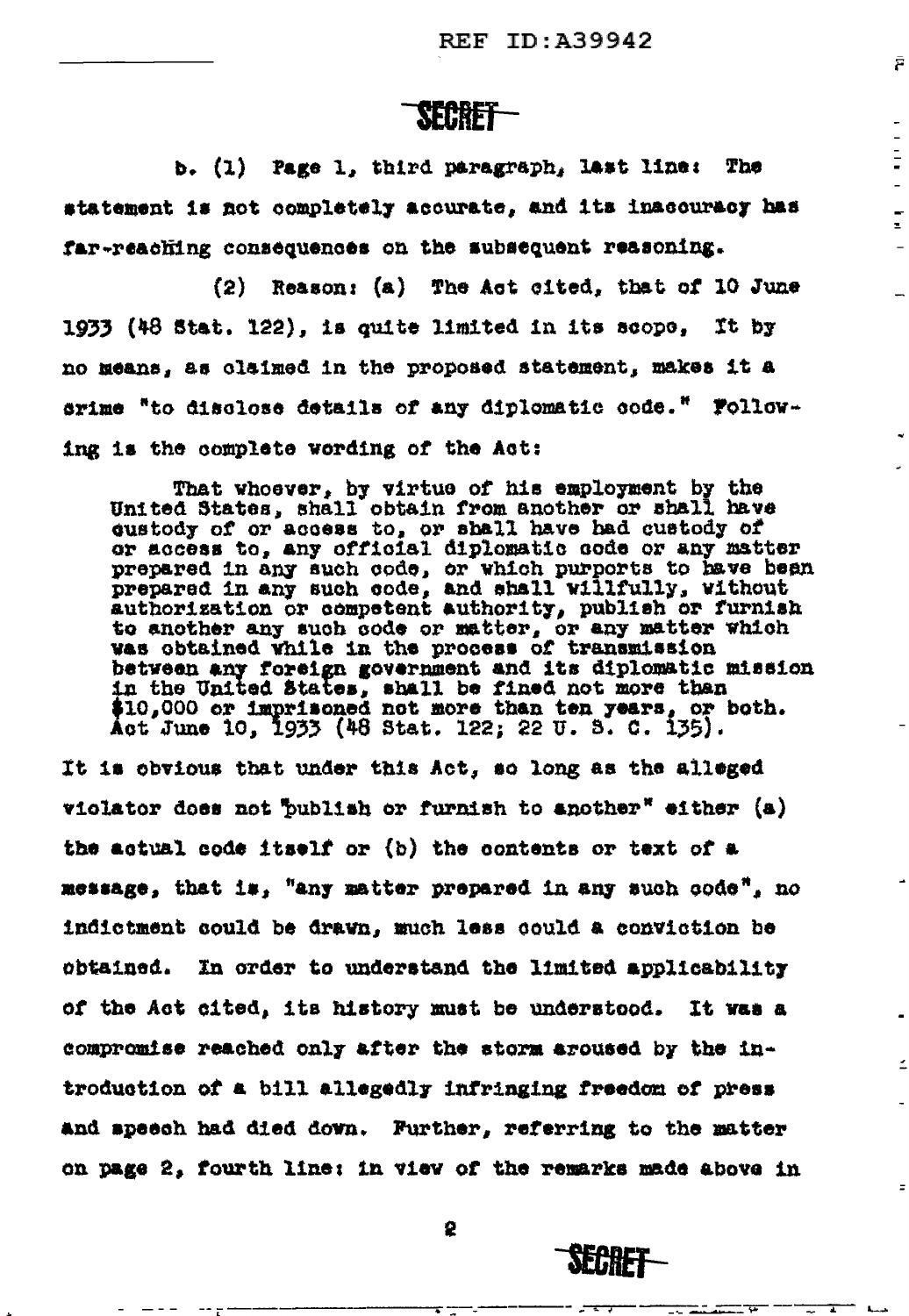# **SEGRET**

**E** Co. 200mmere pres

connection with the Act cited, it is believed quite unwarranted to say that "That Act ... provides a high degree of protection for that part of our communication intelligence effort which may be directed solely against foreign diplomatic codes  $...$ ". since a person might publish in full detail a complete account of the whole ASA and CSAW organizations, their special facilities, techniques, successes and failures, and so on, and yet not viclate the provisions of the Act cited. So long as no diplomatic codes or texts are published or handed over, there is no violation of the provisions of the Act in question and there can therefore be no punishment.

(b) For the foregoing reason, it is suggested that the sentence of reference (3rd line from bottom of page 1) be changed to read:

"The Act of 10 June 1933 (48 Stat. 122) makes it a crime punishable by a \$10,000 fine, or 10 years in iail, or both, to furnish to another any official diplomatic code or matter which has been prepared in such a code. It may be noted that the Act in question was rushed through under special circumstances in 1933. It arose from hasty attempts to prevent further revelations by Yardley after the publication of his sensational book 'The American Black Chamber' in 1931. The bill first drawn up in the excitement caused by the disclosure that Yardley had written a second book, the manuscript of which was already in the hands of a publisher, was of such a broad scope that it immediately aroused the most strenuous opposition from the press and even within the Congress itself. When the storm aroused by this bill died down, the innocuous measure passed on 10 June 1933 was the most that could then be obtained in the way of protecting cryptanalytic secrets. It was, however, effective to meet the emergency situation, for it was known that Yardley's proposed second book was replete with the actual texts of messages. With passage of the

3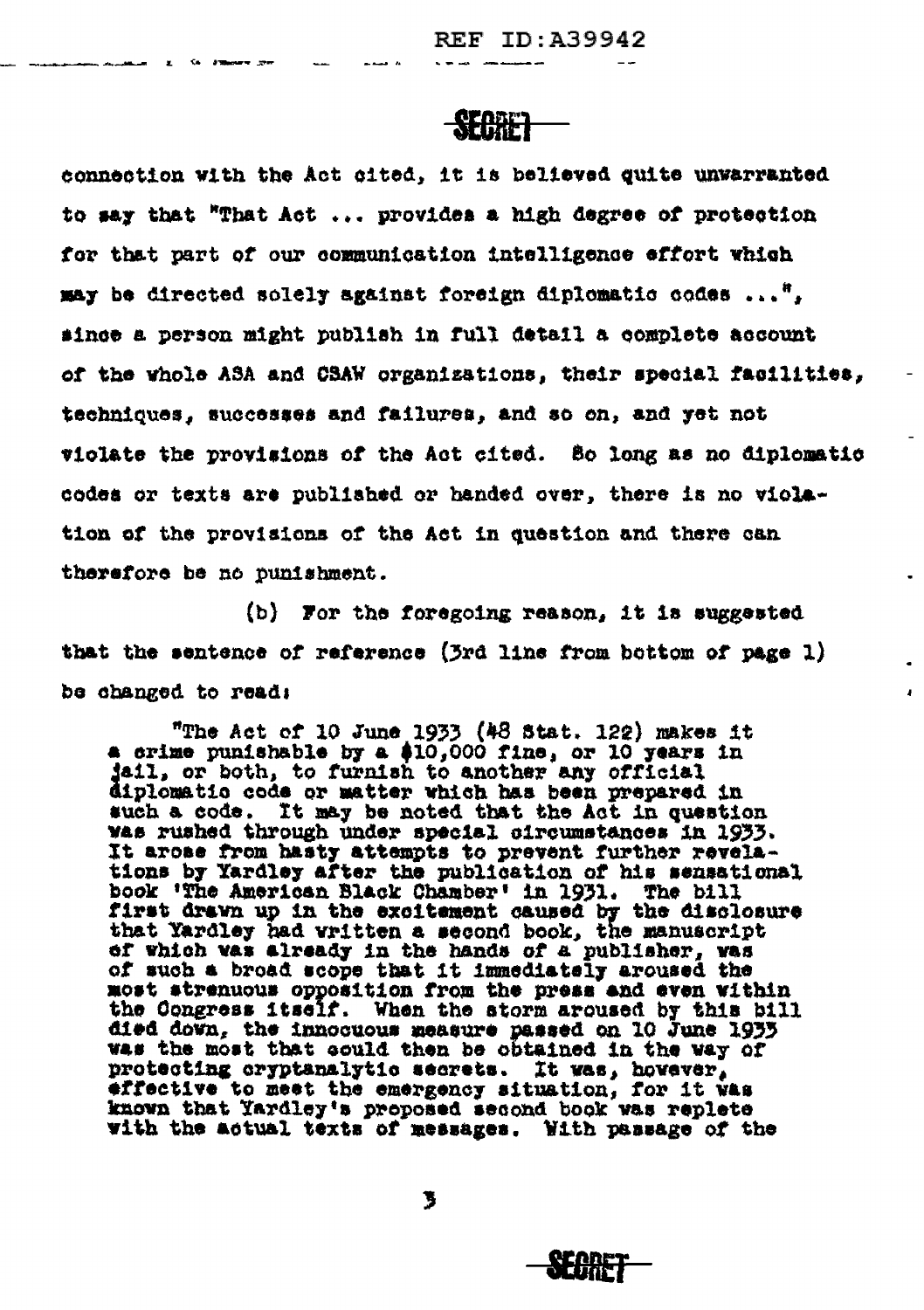ا ∙ ، n f

> ł í

> > $\mathbb{Z}^{\mathcal{A}}$  .

**SECRET** 

measure, publication of Yardley's manuscript was prevented: and this Act serves as a deterrent against the publication of any book which discloses a diplomatic code or messages which have been prepared in such a code. However, it is very important to note that this Act is quite limited in its scope; anybody who is the possessor of detailed communication intelligence information can disclose all of it without any punishment whatsoever under the Act, as long as he does not publish or hand over physically any code itself or a gopy thereof or any messages which had been prepared in the code. This sort of protection is not what we now need or are seeking in the present bill. We are seeking legislation which will protect the large amount of general and specific technical information Which is extremely vital to national security and which we have built up at great pains and expense over the past two or three decades, using the people's money. It can all be rendered more or less worthless, without handing over any code and without publishing any solved messages, merely by telling in detail what we know, or have, or are accomplishing in this field. Also, it is important to note that the Act of 10 June 1933 only applies to diplomatic codes and therefore does not extend to that part of our communication intelligence effort which may be directed against foreign military, naval, air and other codes, nor to the codes used by our own military establishment and intelligence agencies.'

(Cancel first 10 lines on page 2, if foregoing is adopted.)

Page 2, lines 13-16: What we hope to accomplish **G.** by 8. 1019 is the prevention of leakage by well-meaning people who have no intent to injure the U.S. but who simply close their eyes to the consequences--either for monetary gain from potential publishers or for personal vanity, prestige, etc. The wording beginning in line 14, "with estensibly innocent intent, a method which is just as effective as direct delivery in getting the information into the hands of an intended foreign-government-agent-recipient", and the fact that this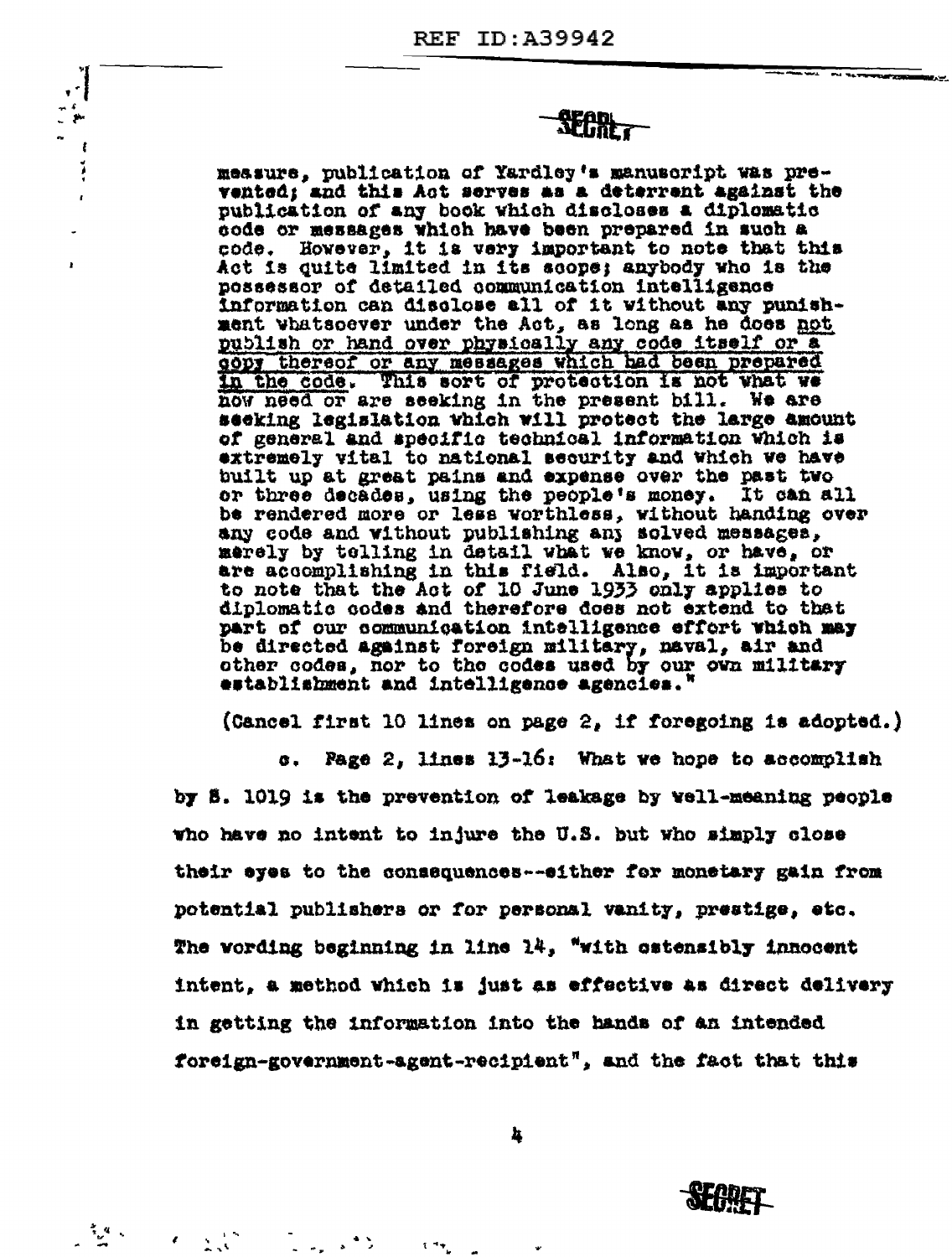2. Andrew State

LALLEY TRUE LIMIT -12

argument is given first place in bringing up the Espionage Act, implies that the chief or at least one of the important reasons for legislation such as that contemplated in S. 1019 is to prevent such a source of leakage as the one cited. It is highly questionsble whether this is an important reason. At any rate the argument at this point is so weak as to make a change advisable. A method such as is implied therein, as a means of getting information into foreign hands, is rather far-fetched, for the person is really acting as a foreign agent; a person who acted on the secret assumption that he could say, if detected, that he had no intent to injure the U.S., could very probably be proved to be an agent. On the other hand, the people at whom S. 1019 is aimed are not potential or actual enemy agents of the foregoing type. On the contrary, a person who constitutes a serious security hasard so far as communication intelligence information goes, may really feel completely innocent of intent to injure the U.S. For example, Yardley stated time and again that far from having any intent to injure, he was really acting as a patrictic citizen by "disclosing things which showed the blindness of bureaucrats in closing 'The Black Chamber'." There is no question that the Espionage Act closes only part of the gap in proper legislation to protect communication intelligence information, but the argument that is employed to disclose this is faulty and can be replaced by a better one. The following wording is suggested:

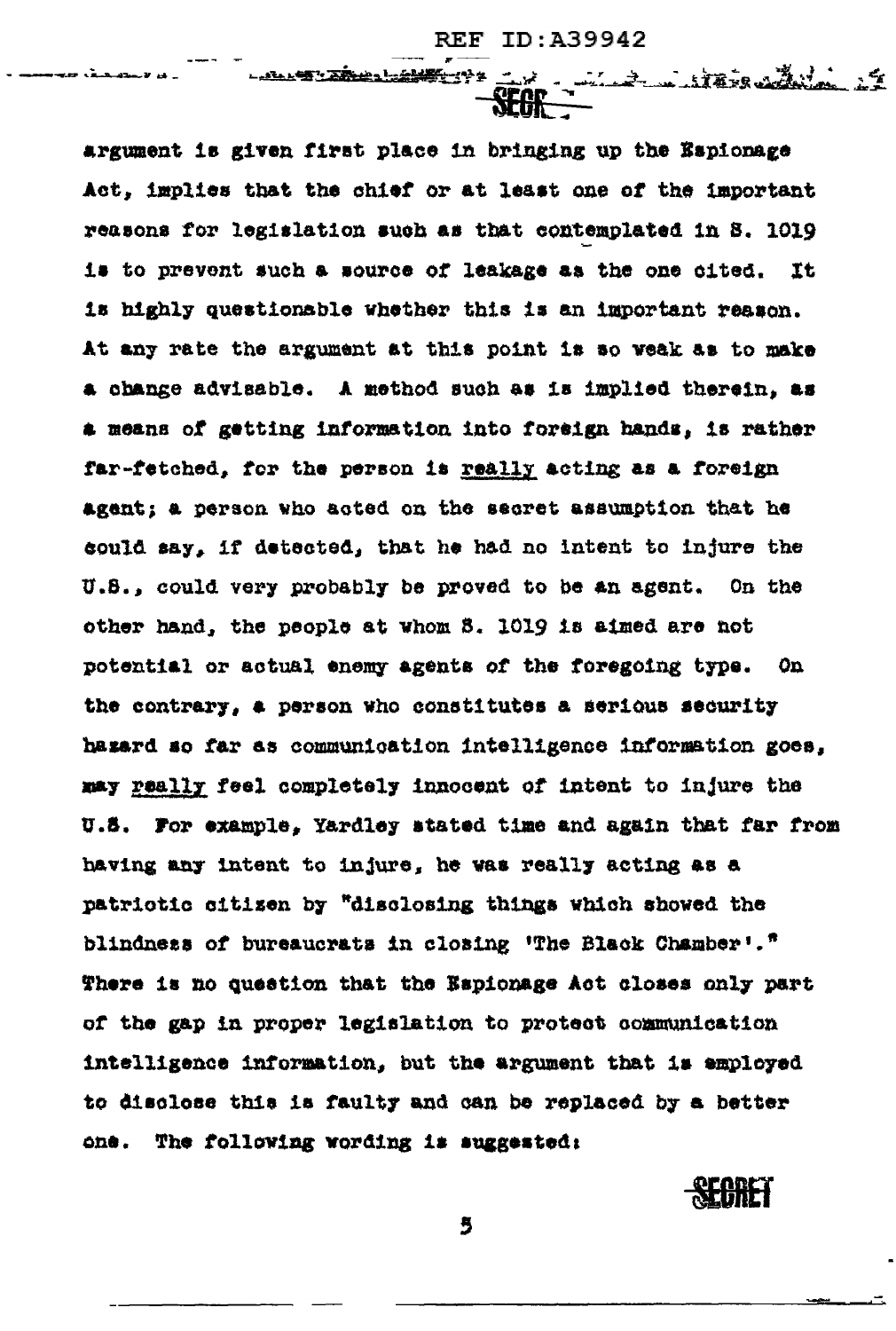A DO DON LA CARRA AND TO

یے۔

ļ

"This Act cannot be invoked to punish people who disclose vital information without any intent to injure the United States. This category includes people who, for reasons of personal prestige or vanity, or from misguided motives such as in the Yardley case, or in a desire to profit in a monetary way, proceed to tell all about their wartime experiences (as others are doing. witness Capt. Butcher's 'My Three Years with Eisenhower', Capt. Zacharias' 'Secret Intelligence', Col. Allen's 'Lucky Forward'). Publication of information concerning our communication intelligence activities by people who desaste fall in this category is just as effective as direct due.<br>delivery, by secret agents, of the information to foreign governments. Communication intelligence information is peculiarly vulnerable to even the most indirect roundabout, and piece-meal revelation." ... Etc.  $\mathbb{R}^n$  3

しゅうしゃ

.<br>ماکستان استان استان

The remainder on page 2, sentence beginning on line 17, is satisfactory.

d.  $(1)$  Page  $3$ , at and of 10th line, insert: "Establishment of a means that would make possible the."

(2) Page 3, line 13, after the word "information" add: "by preventing reconstruction of those systems from a comparison of the code texts with the plain texts of message Which had been transmitted in those systems."

e. Page 7, line 14: The statement regarding "our finability to decode the important Japanese military communications in the days immediately leading up to Pearl Harbor" is an understatement. The truth of the matter is that we were unable to read a single high-echelon Japanese Army or Air Force message until April 1943, a period of well over a year after Pearl Harbor; and it took another six months, once the nature of the system was understood, to build up the procedures and the staff to a point where quantity production of translations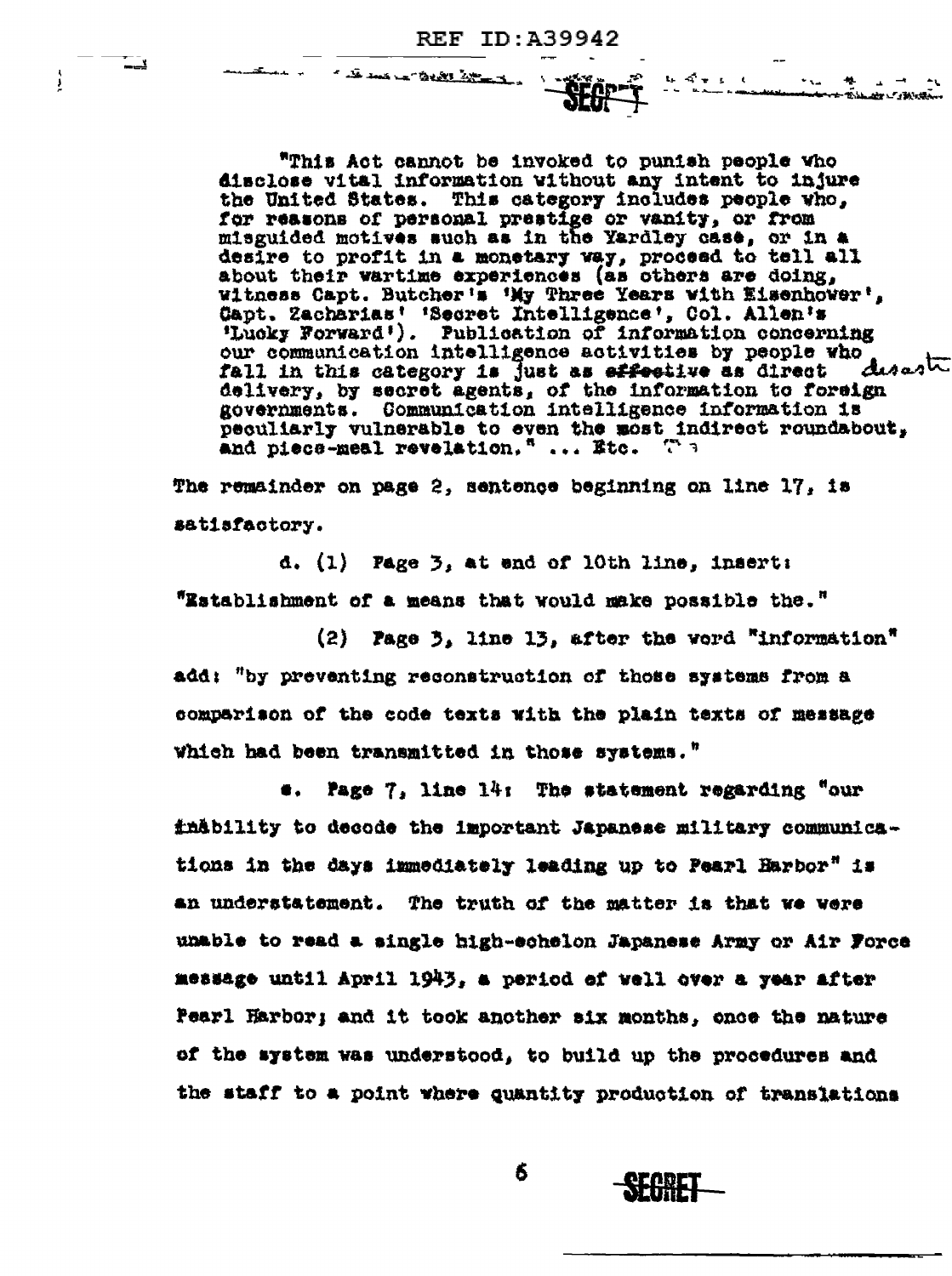$\frac{1}{4}$ 

J

 $\bullet$ 

LAGAL ARA TTARALL A

# **SEGGET**

AND NO RESERVANCE AT

became a possibility. It is impossible to estimate the farreaching consequences that a reverse of the actual situation in this regard might have had on the teactical and strategical plans of the U.S. Had we been able to read all these highschelon Japanese communications during the first year or two of the war in the Pacific, the entire course of that war might possibly have been different. It is suggested that the sentence be changed to read as follows:

"It is not far-fetched to suggest that the entire course of the war in the Pacific might have been very different had the U.S. been able to decode all Japanese Army and Japanese Air Force high-echelon secret communications upon the outbreak of the war there and for the first year or two of that war. For it is a fact that Whereas in 1931 Japanese military codes were childishly simple and naive, by 7 December 1941 they had become so complicated that it took almost two full years' time and the work of thousands of people before the U.S. Army was in a position to decode these high-echelon communications. It is impossible to estimate what this two-year struggle with these high-echelon communications cost the U.S. people in money and in the lives and health of its soldiers who fought the Japanese more or less blindly for that period of time.

f. (1) Page 8, last sentence, continuing on page 9: It is very doubtful whether an exception would be made to the general and long-standing rule that "ignorance of the law is no excuse." There is nothing in the bill which provides for an exception to be made in the case of a person who pleads ignorance of the meaning of the indications of classified status, or of the fact that the information is classified, if an indication is not present. It is understood that the interpretation of non-applicability of the penalties to a person

**SEGRET** 

 $\mathbf 7$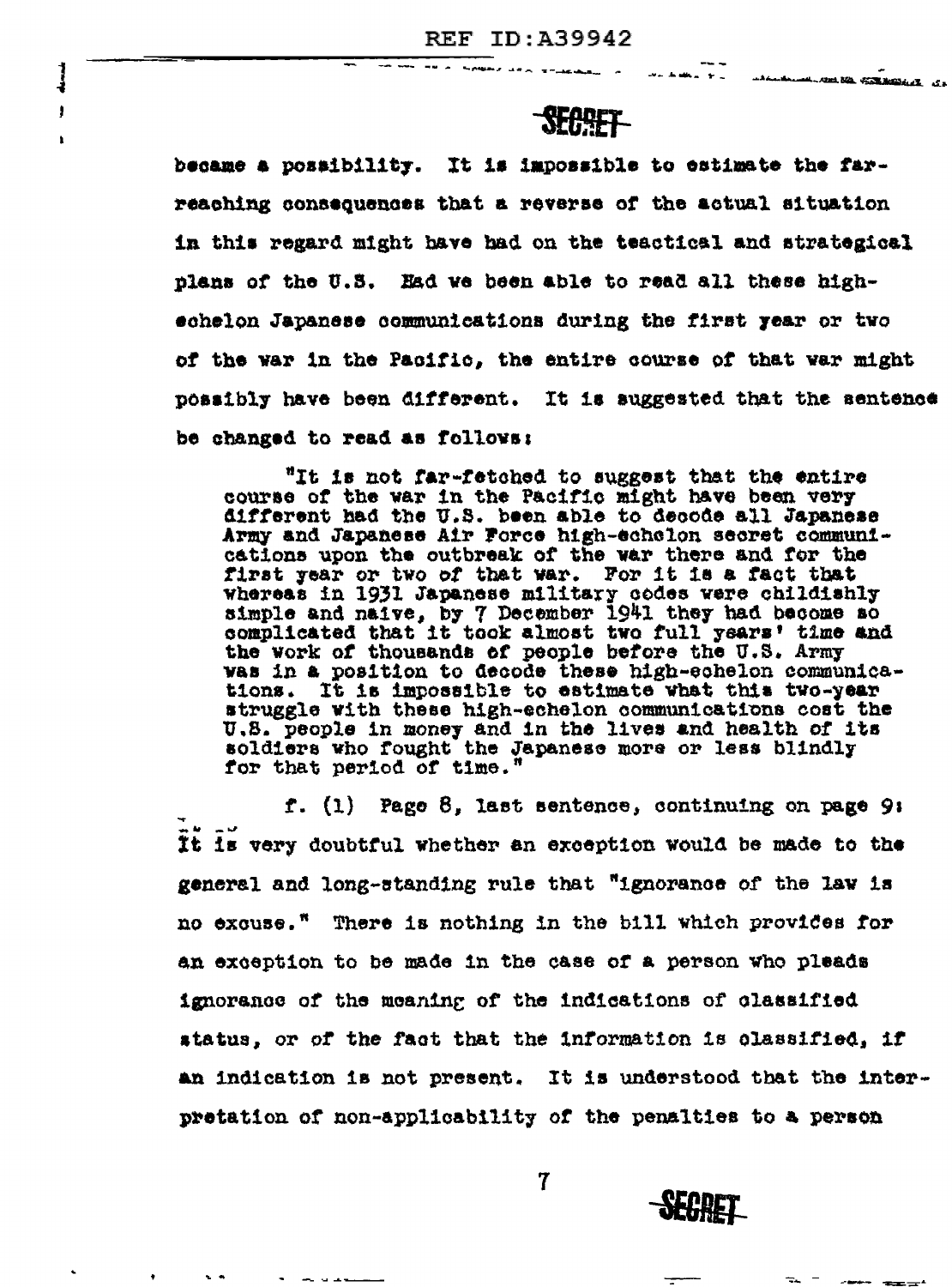**SFREET** 

who pleads ignorance of the classified status of the information is an interpretation submitted by some legal authorities who were consulted by the I & S Subcommittee. However. it is felt that when the Congress comes to examine this bill there will be a considerable amount of questioning raised on this point. It would appear that an innocent person would in the final analysis be at the mercy of a court or a jury, for whether a court or a jury would give credence to a plea of ignorance would be within their province.

(2) For the foregoing reason, and because it is too late to change the wording of the bill, it is suggested that the sentence in question be alloved to stand, with the insertion of the word "probably" immediately before the word "safe".

计可变变  $g.$  (1) Page 9, 12th line, the sentence beginning "That such a person has not yet come to light ..." -- The argument here is exceptionally weak and might lead to the casting aside of the entire measure, since some member of Congress might well ask: "If that is true up to now, why should not the situation continue to rest on the same basis?" Moreover, it is believed that the statements "That such a person has not yet come to light indicates loyalty, patrictism. and restraint" ... and "it must also be regarded as evidence of incredibly good luck" are erroneous. In the first place, the end of the war has not yet formally been declared terminated and therefore the more severe penalties under Sec. 2, Title I



**REAL PROPERTY**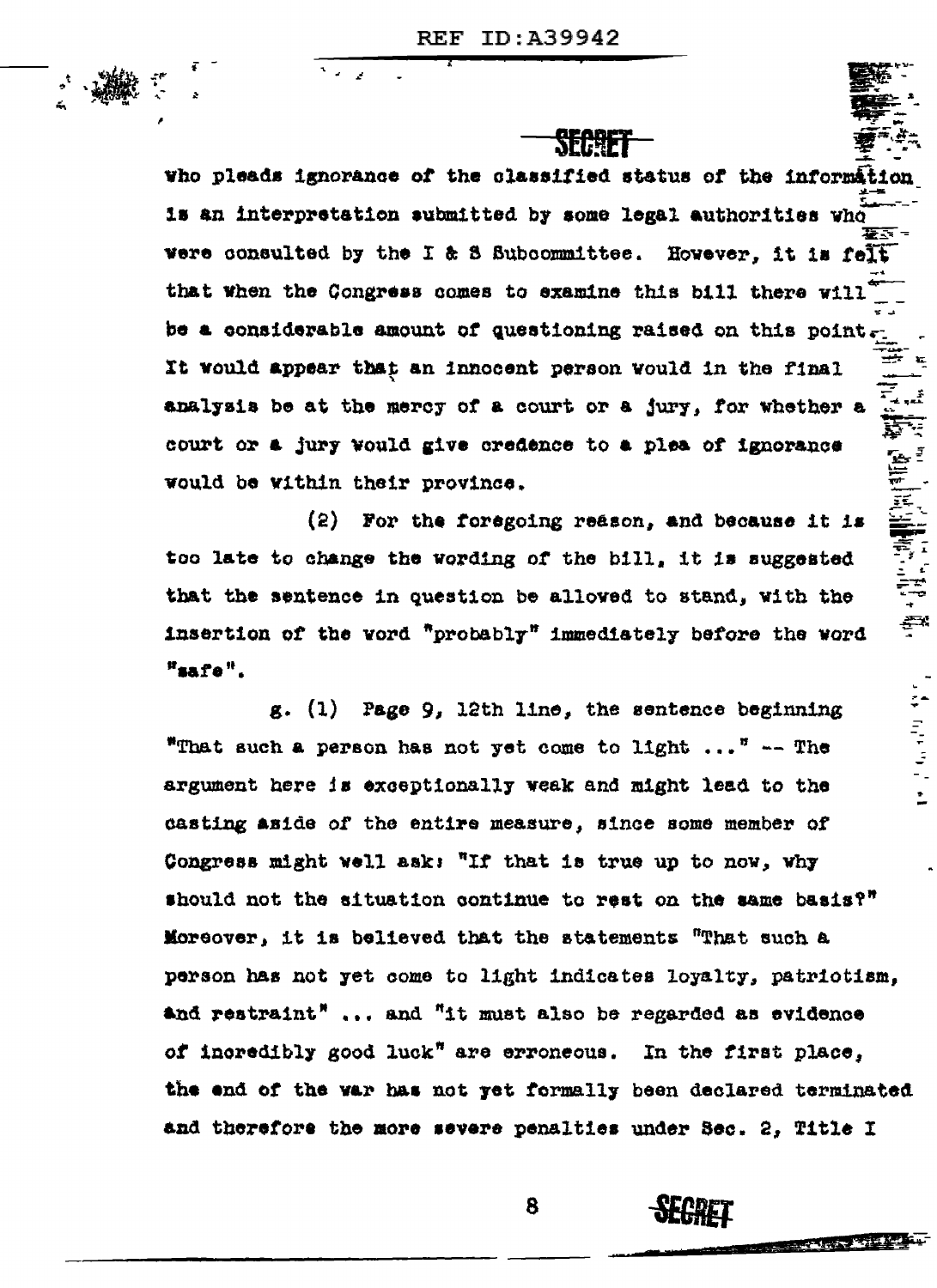$\frac{1}{2}$  and  $\frac{1}{2}$  are expansion of

### **SEGRET**

**DESCRIPTION** TO THE STATE THE TREATMENT OF THE CONTRACT OF THE CONTRACT "

of the Espionage Act are still applicable, and serve as a deterrent to those who would violate the provisions of that In the second place, there have already been some Act. instances of leakage of cryptanalytic information by persons "with no actual malice." All three services have already encountered such cases. And even during the war there were at least two instances in which leakage of vital communication intelligence information occurred "with no malice"--the disclosure of the Navy's reading of the Japanese Naval traffic prior to the Midway Battle and the disclosure of the Navy's reading of the Japanese Naval traffic concerning the inspection flight by Admiral Yamamoto. Prosecution of the persons who allowed this information to be disclosed was not possible for various reasons, principally because of the difficulty of proving "intent to injure" and because it was felt that in the absence of proper legislation a prosecution ending in an acquital might be more damaging than taking a chance that no catastrophic consequences would follow the disclosure.

(2) For the foregoing reasons, it is suggested that the sentence beginning on line 12 be deleted and the following two sentences be substituted:

"Already there have been instances of leakage of information concerning U.S. cryptanalytic successes in the last war and as the date of the formal declaration of the termination of the war approaches, and as more and more persons publish their wartime experiences with considerable monetary profit, the temptation to<br>capitalize on their cryptanalytic experiences may prove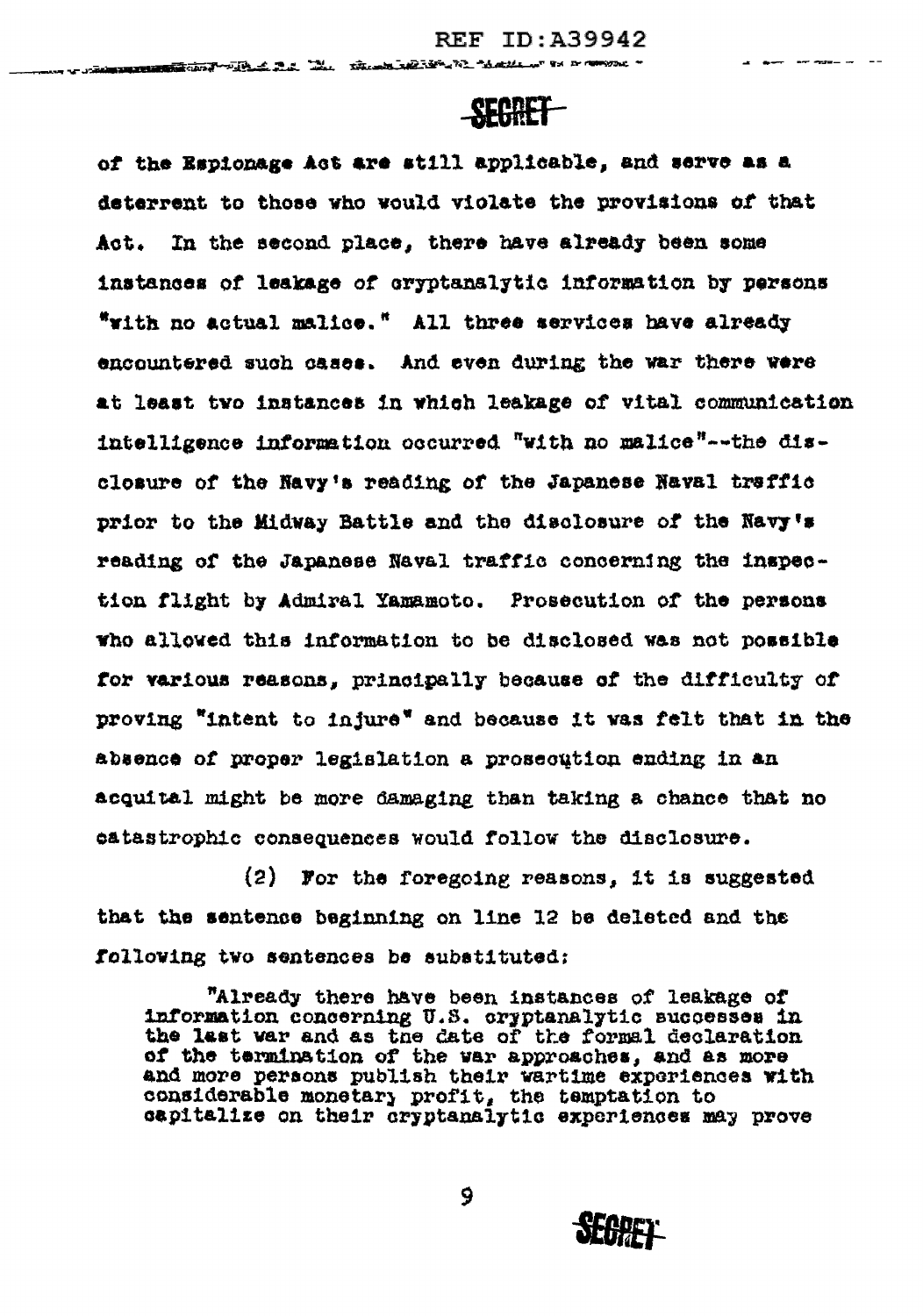## **SEGRET**

too great for some people who have had such experience to resist. It may therefore be anticipated that books or articles on the subject will be forthcoming sonner or later--unless proper legislation is now enacted to prevent such an eventuality. We can afford to take no chances in this situation and trust to good luck."

h. (1) Page 10, 10th line: The statement "It might be asked why this legislation is needed now when we got through World War II without it", implies that there were no moments when very serious apprehensions were entertained on the score of leakages. That there were plenty such moments can hardly be questioned, and the implication should be eliminated. Continuing, the statement goes on to say: "The answer is that even though several potentially serious leaks actually occurred during the war they apparently did not reach the enemy, probably because of the protection afforded by wartime censorahip plus the fact that activity of enemy agents in the U.S. was effectually curtailed." Unless recollection is inaccurate, within a few weeks after the Midway leak, drastic changes began to be introduced in Japanese Navy cryptographic systems and communication procedures. These caused the U.S. Navy a great deal of trouble and hindered successful cryptanalysis for some time thereafter.

(2) It is therefore suggested that this portion of the argument be obanged to correspond more nearly with the The following is suggested as a replacement for the facts. two sentences beginning on line 10, page 10:

"It might be asked why this legislation is needed now when we apparently got through World War II without it. The answer is that we very nearly didn't get through--

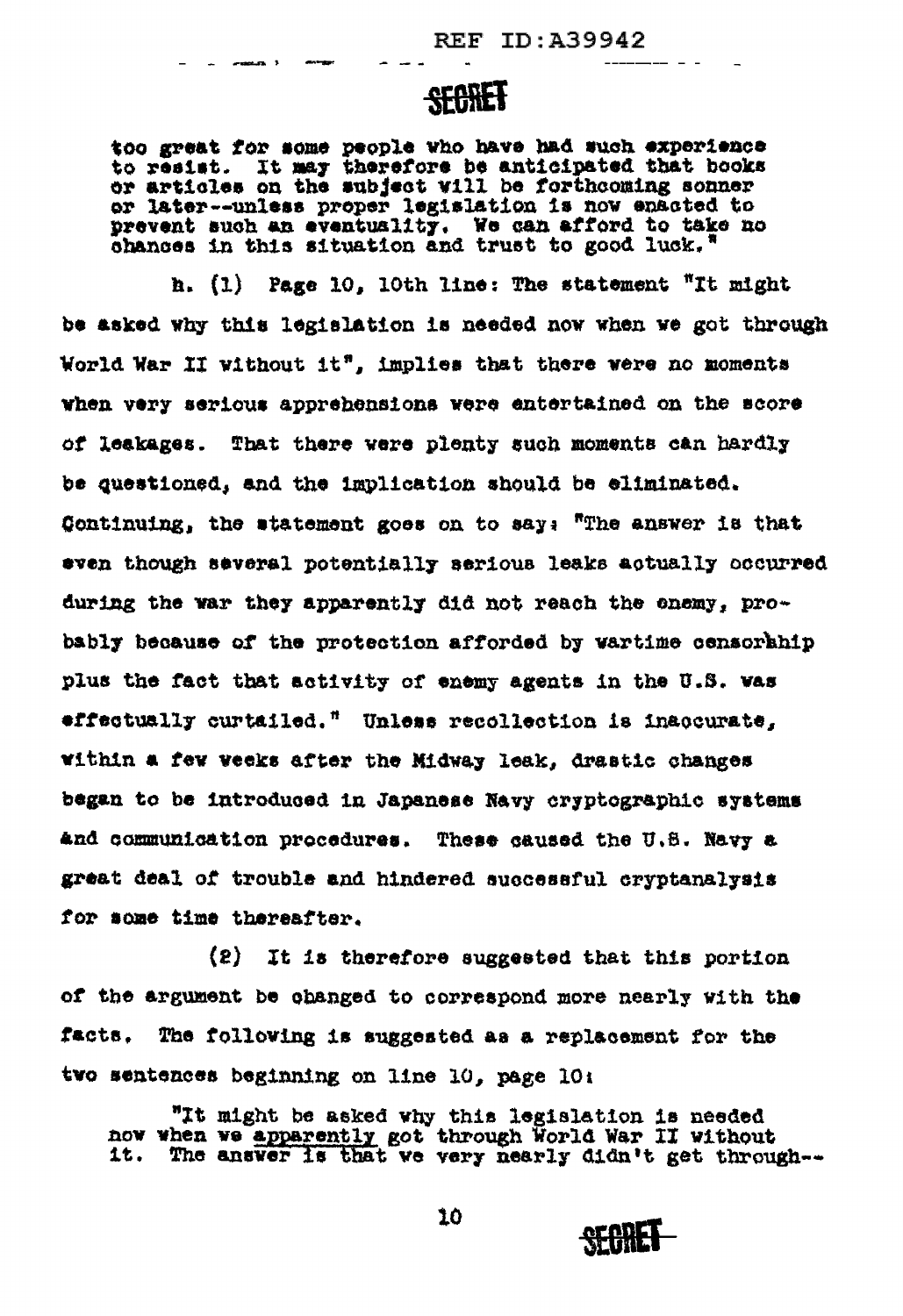#### **REF ID: A39942**

<del>SEASET - - -</del>

there were times when authorities on the highest level spent many anxious days in apprehension as to the possibly serious consequences that might result from<br>certain leakages that did occur--leakages that might have been catastrophic, and in one case was actually extremely serious in its effect. Of course, wartime censorship helped and the elimination or curtailment of effective work by enemy agents helped."

(The rest, beginning with "But in peacetime ..." to remain  $unchanged.$ )

1. The remainder of Enclosure (a) appears to be satisfactory.

Enclosure (B) should be modified in the light of  $2.$ the comments made in Par. 1 above.

> HAROLD G. HAYES Colonel, Signal Corps Chief, Army Security Agency



a.

 $\mathbf{z}^{\mathbf{y}}$ 

وفي ب

 $\mathbb{R}^2$ 

 $\mathbf{k} = \left\langle \mathbf{r}^{\mathrm{H}} \right\rangle$ 

**SEGRET** 

动业

 $\ddot{\bullet}$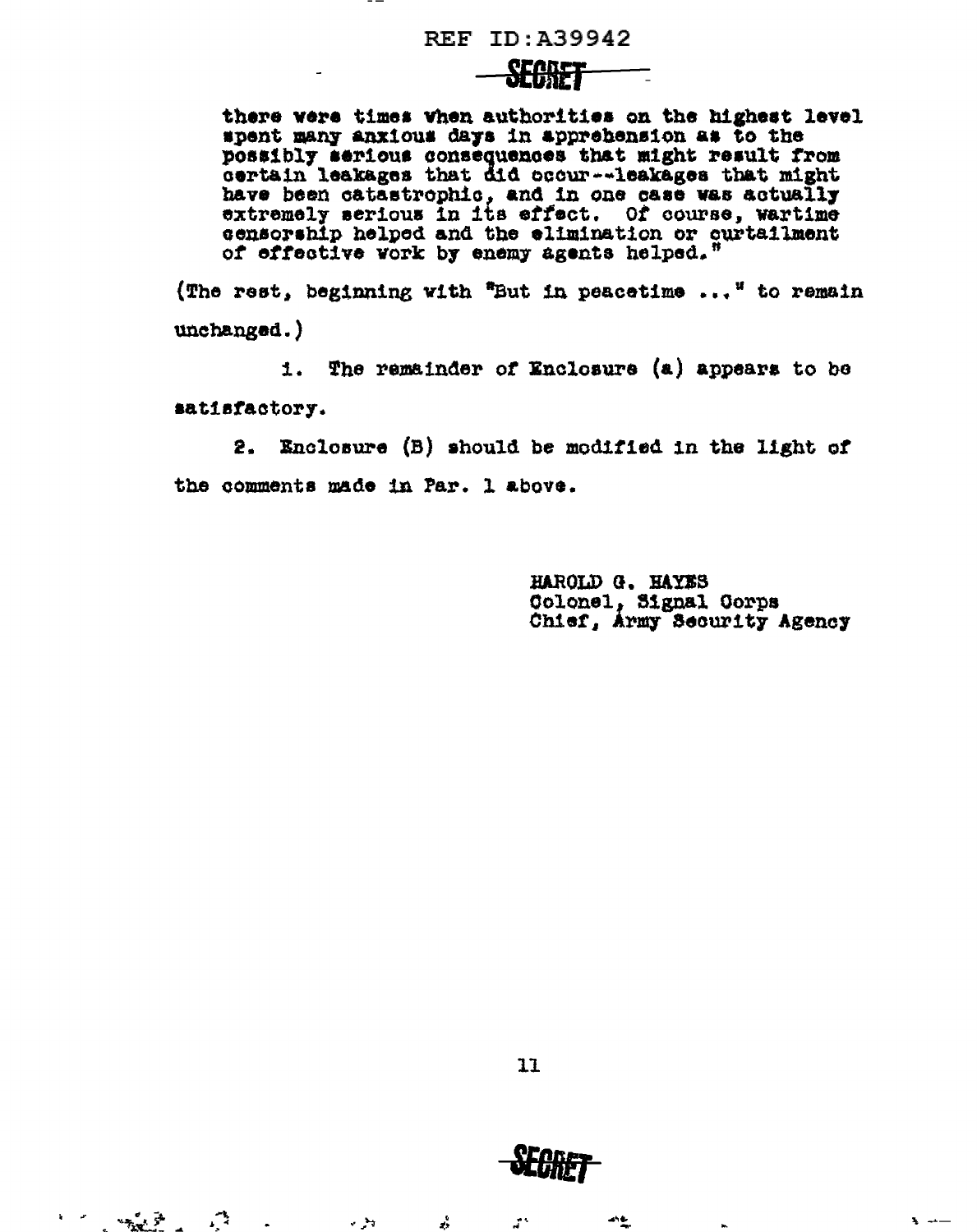

An Independent Newspaper Published every day in the year by<br>The Washington Post Company

EUGENE MEYER, Chairman of the Board PHILL- L. GRAHAM, President and Publisher

The Associated Press is entitled exclusively to use for republication of all news dispatches credited to it or not otherwise credited in this paper and local news of spontaneous origin published herein. Rights of republica

 $\frac{1}{2}$ 1337 E Street N.W., Washington 4, D.C. Telephone NAtional 4208

Offices of National Advertising Representatives 

#### CARRIER DELIVERY City Zone

Delly and Sunday | Sunday Only 1 Daily Only<br>
One week...\$ .30 One week...\$ .10 One week...\$ .20<br>
Qns.wonth.. 1.35 One month.. .45 One month.. .90 Elsewhere

Delly and Sunday | Sunday Only | Delly Only 3. 35 One week...\$ .20 One week...\$ .20 One week...\$ .20 One week...\$ .20 One month... .59 One month... .59 One month... .39

Rates to Foreign Countries<br>will be furnished upon request

Entered at the Postofice, Washington, D. C.,<br>as zecond-class mail matter.

Saturday, January 3, 1948

### **Supersonic Security**

535

It is debatable whether the editors of Aviation Week magazine actually injured national security in publishing the story that an Air Force experimental rocket plane has gone faster than the speed of sound. If, as the magazine's editors contend, the Air Force had been preparing a release of its own on this accomplishment in breaching the supersonic wall, then all the subsequent fuss is meaningless. Prevention of the leakage of vital information is of course a matter of the utmost importance. But the lesson in the present case will have been lost if the only result is an effort to penalize the migazine. More than anything else, the incident demonstrates the need for a unified. mature security policy in national defense. That there is no such policy now is only too obvious.

THE WASHINGTON POST

Washington, D.C. 3 January 1948

It cannot be denied that some information has been published that may be harmful to our long-range security. Much of this information has been of a technical nature, such as was contained in the Smyth report on atomic energy. As one top scientist put it, we have been doing the Russians' research for them. If our defense is to be adequate, then manifestly we must have some milita.y secrets which we do not display in a showcase. A situation in which important information leaks out merely for want of a coordinated security policy is of course dangerous. At the same time we cannot afford to go to the opposite extreme of a completely clamlike approach in which the label "national security" is applied to every scientific advance.

The problem is one for Secretary Forrestal. Part of the difficulty lies among his subordinates in the various services. There is still a tendency, no doubt a hangover from preunification days, for each service to strive to outdo the others in "competing" for publication space. A little less Hollywood press agentry and a little more accent on unity would be helpful. Secondly, there must be recognition that the American press as an entity is not only loyal but is anxious not to violate the requirements of genuine security. Consequently, a basic step in enlisting cooperation of the press is to define what those requirements are.

More than that, there must be an effort to understand the particular problems of the press-to understand, for example, the reaction when the results of a reporter's initiative are bottled up for "security" only to have them released inconsistenly elsewhere. What is needed above all else is one agency to which the press can refer its security questions, an agency open 24 hours a day. Not only must this agency have authority to lay down a security policy with respect to outside publication, but there must also be assurance that its decisions will be respected within the services as well. The prime requisite of this office is that it have the confidence of the person with whom it is dealing. There will be no difficulty in enlisting cooperation of the press if the press is convinced that security policy is a matter of intelligent planning and not a helter-skelter affair left to whim and caprice.